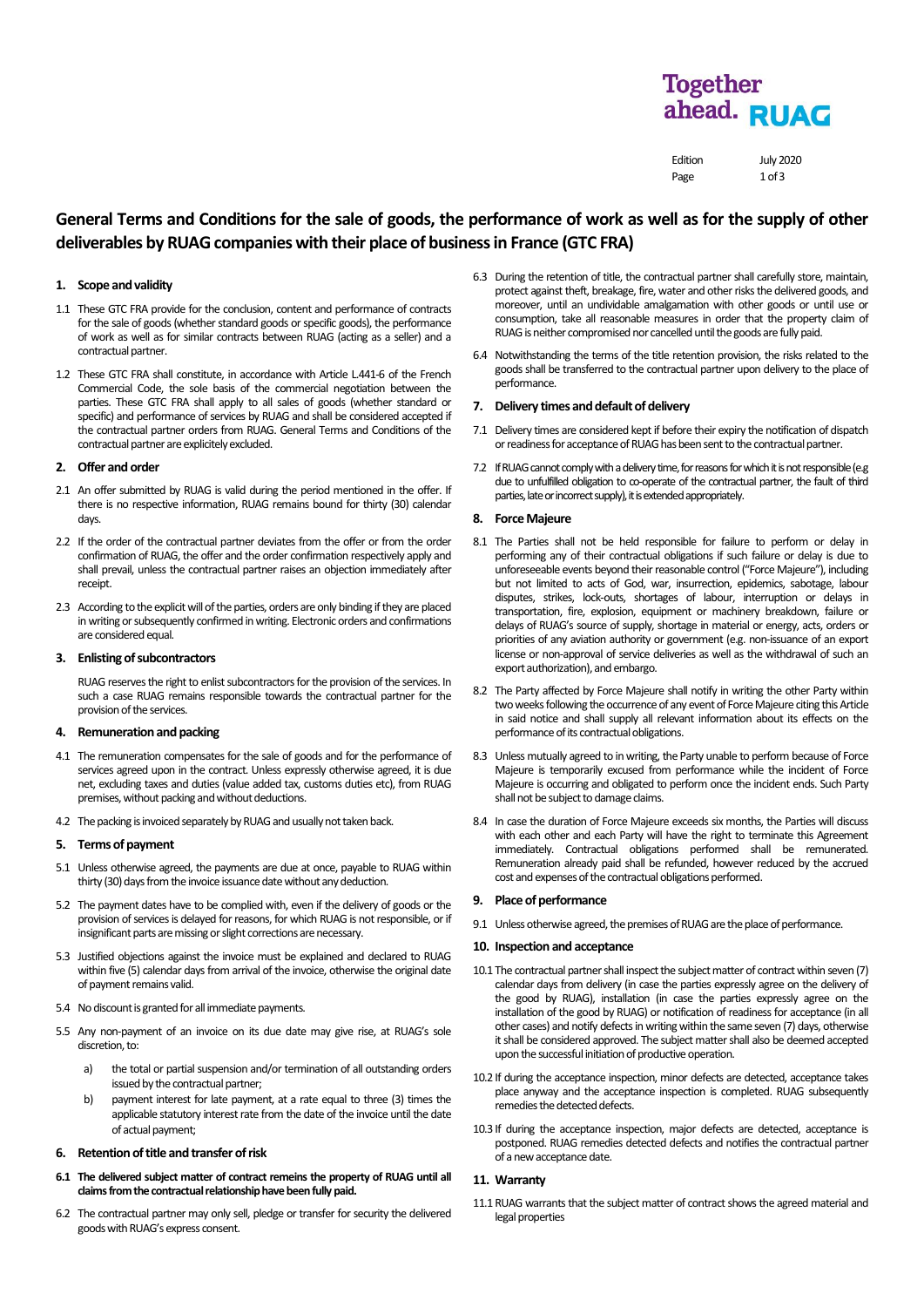# **Together** ahead. RUAG

Edition July 2020 Page 2 of 3

- 11.2RUAG waives warranty for any performance not performed by RUAG insofar as permitted by law. Warranty claims towards suppliers or manufacturers, if any, shall be transferred by RUAG to the contractual partner on sole discretion by RUAG.
- 11.3With respect to the sale of standard goods: no warranties other than the one indicated in article 10.1 of the GTC FRA and article 1641 of the French Civil Code are given by RUAG to the contractual partner.
- 11.4With respect to the sale of specific goods: The rights arising from specific good defects expire within twelve (12) months after the transfer of risk. The contractual partner has to notify defects in writing within seven (7) calendar days after their detection.No warranty other than the one indicated in article 10.1 of the GTC FRAis given by RUAG to the contractual partner With respect to the performance of services: no warranty other than the one indicated in article 10.1 of the GTC FRA is given by RUAG to the contractual partner.
- 11.5 If the subject matter of contract is defective, subject to provisions of the articles 10.1 10.2, 10.3, 10.4 and 10.5, RUAG can choose between remediation and replacement. Other claims of the contractual partner are expressly excluded.

#### **12. Liability**

12.1RUAG is only liable for violations of contract caused through gross negligence or intentionally. Liability for auxiliary personnel is excluded.

#### **13. Licenses and export regulations**

- 13.1 Insofar as the contractual partner provides goods and servicesfor the performance by RUAG, he keeps informed at all times about national and international export regulations (e.g. ITAR) and notifies RUAG immediately in writing, if the goods and services provided are subject to these provisions in whole or in part. He complies with all applicable export regulations and discloses to RUAG on request all relevant information for this purpose.
- 13.2Unless expressly otherwise agreed in writing, the contractual partner takes all measures required to obtain the official license needed for the performance of the contractual obligations. In particular they include national and international export regulations. RUAG provides the contractual partner with appropriate support.
- 13.3Where applicable for goods provided by the contractual partner for the performance, contractual partner shall provide, no later than at the time of acceptance of the contract, the following minimum information:
	- The customs tariff numbers of the country of consignment, and the countries of origin of all goods.
	- For controlled goods, the relevant national export control numbers must be indicated and, if the goods and/or services are subject to U.S. export regulations, the U.S. Export Control Classification Numbers (ECCN) or classification numbers of the International Traffic in Arms Regulations (ITAR) must be specified.
	- Proofs of preferential origin as well as conformity declarations and marks of the country of consignment or destination are to be submitted without being requested; certificates of origin upon request.

### **14. Emerging intellectual property rights**

- 14.1 Intellectual property rights (copyrights, patent rights etc.) that are created during the performance of the contract, particularly on works, concepts, hardware and individual software including source code, program description in written or machine-readable form specially developed by RUAG belong to RUAG.
- 14.2 The contractual partner has a non-transferable and non-exclusive right to use the emerging intellectual property rights listed in article 13.1 within the purpose of the contract. In case of software this right includes the use on the hardware as agreed and their successor systems. This right expressly excludes the possibility for the contractual partner to: (i) modify and adapt the software and/or merge all or any part of the software with another program; (ii) compile, decompile, reverse engineer, or disassemble the software except as permitted by mandatory French law provisions; (iii) translate the software, adaptat, create derivative programs, change or arrangement without prior express written agreement of RUAG; (iv) sell, sub-license, assign, rent, lease, loan, transfer or copy the software, or distribute in any way the software. For a changed operating system or higher performance class the modification and extension of the right of use requires the approval of RUAG.

| 14.3 Both parties are entitled to use and dispose of ideas, procedures and methods |
|------------------------------------------------------------------------------------|
| which are not protected by law, but without being under the obligation to disclose |

## 15. Pre-Existing intellectual property rights

- 15.1 Pre-Existing intellectual property rights (copyrights, patent rights etc.) remain with RUAG or third parties.
- 15.2The contractual partner obtains a non-exclusive and non-transferable right to use the pre-existing intellectual property rights of RUAG for the agreed purpose

#### **16. Infringement of intellectual property rights**

- 16.1RUAG shall contest at its own cost and risk any third party claims arising from infringement of intellectual property rights directly linked to a good or service provided by RUAG. The contractual partner informs RUAG immediately in writing about claims of third parties due to infringement of intellectual property rights. He lets RUAG conduct a possible trial and take care of the measures and instructions for a settlement in court or out of court of the lawsuit. In case of a trial the contractual partner shall consult RUAG immediately. If necessary, he takes first damage-reducing measures.
- 16.2Under these conditions RUAG assumes the costs accruing to and damages paid by the contractual partner. In case of a settlement out of court RUAG makes the agreed payment to third parties only if it has approved it beforehand.

#### **17. Confidentiality**

them.

17.1 Both parties shall treat in strict confidence all information of the other party which is neither generally known nor generally accessible, and shall use it only for the purpose of fulfilling the concluded contract. Moreover the parties shall ensure the confidential treatment by their personnel and consulted specialists. In case of doubt, all information of the other party is to be treated confidentially.

17.2 Confidential information of a party does not include information which:

- was already known to the other party, before it was made accessible by the disclosing party;
- is in the public domain;was lawfully disclosed to the other party by a third party without any transfer restriction;
- was developed by the other party itself without using or referring to the confidential information of the protected party;
- has to be disclosed based on applicable law or a legally binding decision of a law court, administrative or other authority. In this case the party under the obligation to disclose has to inform the other party immediately about the decision and support protective measures the other party may want to take.
- 17.3 This obligation of confidentiality already exists prior to the conclusion of the contract and remains valid for a period of three (3) years after termination of the contractual relationship.
- 17.4 Without the written approval of the other party, the disclosure of confidential information to third parties is not permitted. The companies of the RUAG Group, particularly the RUAG International Holding AG as well as its subsidiaries and enlisted specialists (lawyers, auditors, experts) are not third parties in terms of this agreement. If the written approval is given, the obligations of secrecy are to be transferred to the receiving third party.
- 17.5Advertising and publications about specific services in connection with the contractual relationship between the parties require the written approval of the other party. Without the written approval of RUAG the contractual partner shall not advertise the fact that a cooperation between the parties exists or existed, and shall not give RUAG as a reference.
- **17.6If a party violates the above-mentioned obligations of confidentiality, it owes, unless otherwise agreed, a payment to the other party, unless it can prove that it was not at fault. For each case the payment amounts to ten (10)% of the entire compensation for purchase, service and similar contracts or ten (10)% of the annual compensation for continuing obligations, but no more than Euro 50'000.00 per case. This payment does not relieve the party from the obligation of confidentiality; but it is credited against the damages to be paid. Possible penal consequences remain reserved.**